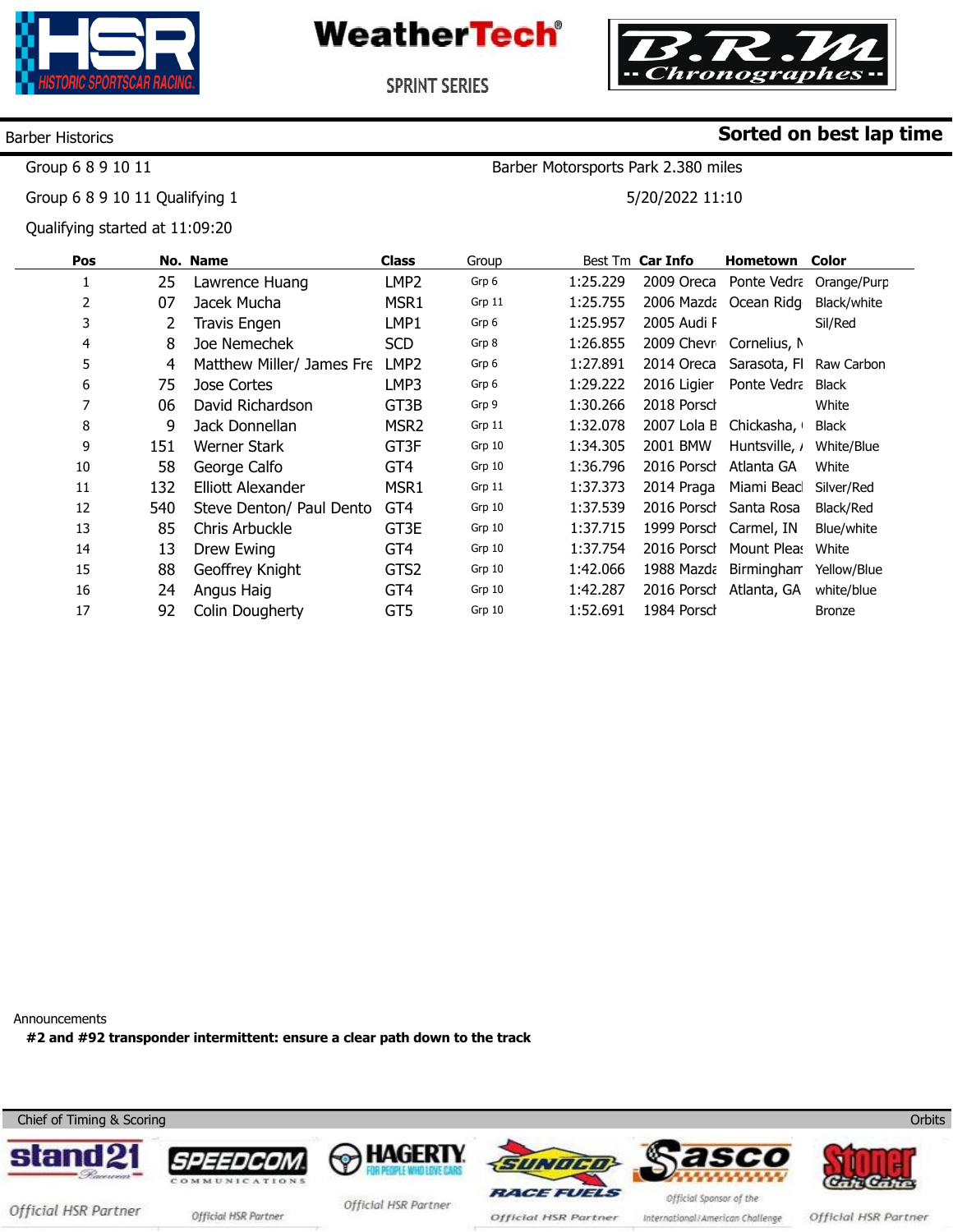



Barber Motorsports Park 2.380 miles

5/20/2022 16:30

**Sorted on best lap time**

**SPRINT SERIES** 

### Barber Historics

Group 6 8 9 10 11

Group 6 8 9 10 11 Qualifying 2

Qualifying started at 16:34:04

| Pos |     | <b>No. Name</b>            | <b>Class</b>      | Group  |          | Best Tm Car Info      | <b>Hometown</b>  | <b>Color</b>  |
|-----|-----|----------------------------|-------------------|--------|----------|-----------------------|------------------|---------------|
|     | 2   | <b>Travis Engen</b>        | LMP1              | Grp 6  | 1:25.044 | 2005 Audi R8 LMP      |                  | Sil/Red       |
| 2   | 25  | Lawrence Huang             | LMP <sub>2</sub>  | Grp 6  | 1:25.449 | 2009 Oreca FLM09      | Ponte Vedra Bear | Orange/Purple |
| 3   | 4   | Matthew Miller/ James Fre  | LMP <sub>2</sub>  | Grp 6  | 1:25.958 | 2014 Oreca FLM09      | Sarasota, FL     | Raw Carbon    |
| 4   | 8   | Joe Nemechek               | <b>SCD</b>        | Grp 8  | 1:27.103 | 2009 Chevrolet Camarc | Cornelius, NC    |               |
| 5   | 9   | Jack Donnellan             | MSR <sub>2</sub>  | Grp 11 | 1:30.282 | 2007 Lola B07/90      | Chickasha, OK    | <b>Black</b>  |
| 6   | 12  | Price Ford/ Cody Ellsworth | GT <sub>3</sub> C | Grp 10 | 1:32.402 | 2016 Porsche 991.1 Cu | Memphis TN       | White         |
| 7   | 132 | Elliott Alexander          | MSR <sub>2</sub>  | Grp 11 | 1:35.117 | 2014 Praga R1T-F      | Miami Beach, FL  | Silver/Red    |
| 8   | 85  | Chris Arbuckle             | GT3E              | Grp 10 | 1:36.526 | 1999 Porsche 996 GT3  | Carmel, IN       | Blue/white    |
| 9   | 13  | Drew Ewing                 | GT4               | Grp 10 | 1:37.847 | 2016 Porsche Cayman   | Mount Pleasant S | White         |
| 10  | 75  | Jose Cortes                | LMP3              | Grp 6  | 1:37.865 | 2016 Ligier JS/P3     | Ponte Vedra, FL  | <b>Black</b>  |
| 11  | 540 | Steve Denton/ Paul Dento   | GT4               | Grp 10 | 1:38.692 | 2016 Porsche Cayman   | Santa Rosa Beacl | Black/Red     |
| 12  | 24  | Angus Haig                 | GT <sub>4</sub>   | Grp 10 | 1:40.310 | 2016 Porsche Cayman   | Atlanta, GA      | white/blue    |
| 13  | 88  | Geoffrey Knight            | GTS2              | Grp 10 | 1:40.726 | 1988 Mazda IMSA GTU   | Birmingham, AL   | Yellow/Blue   |
| 14  | 58  | George Calfo               | GT4               | Grp 10 | 2:00.636 | 2016 Porsche Cayman   | Atlanta GA       | White         |

Chief of Timing & Scoring













Official HSR Partner official HSR Partner

Official HSR Partner

Official HSR Partner

International/American Challenge

Official HSR Partner

**Orbits**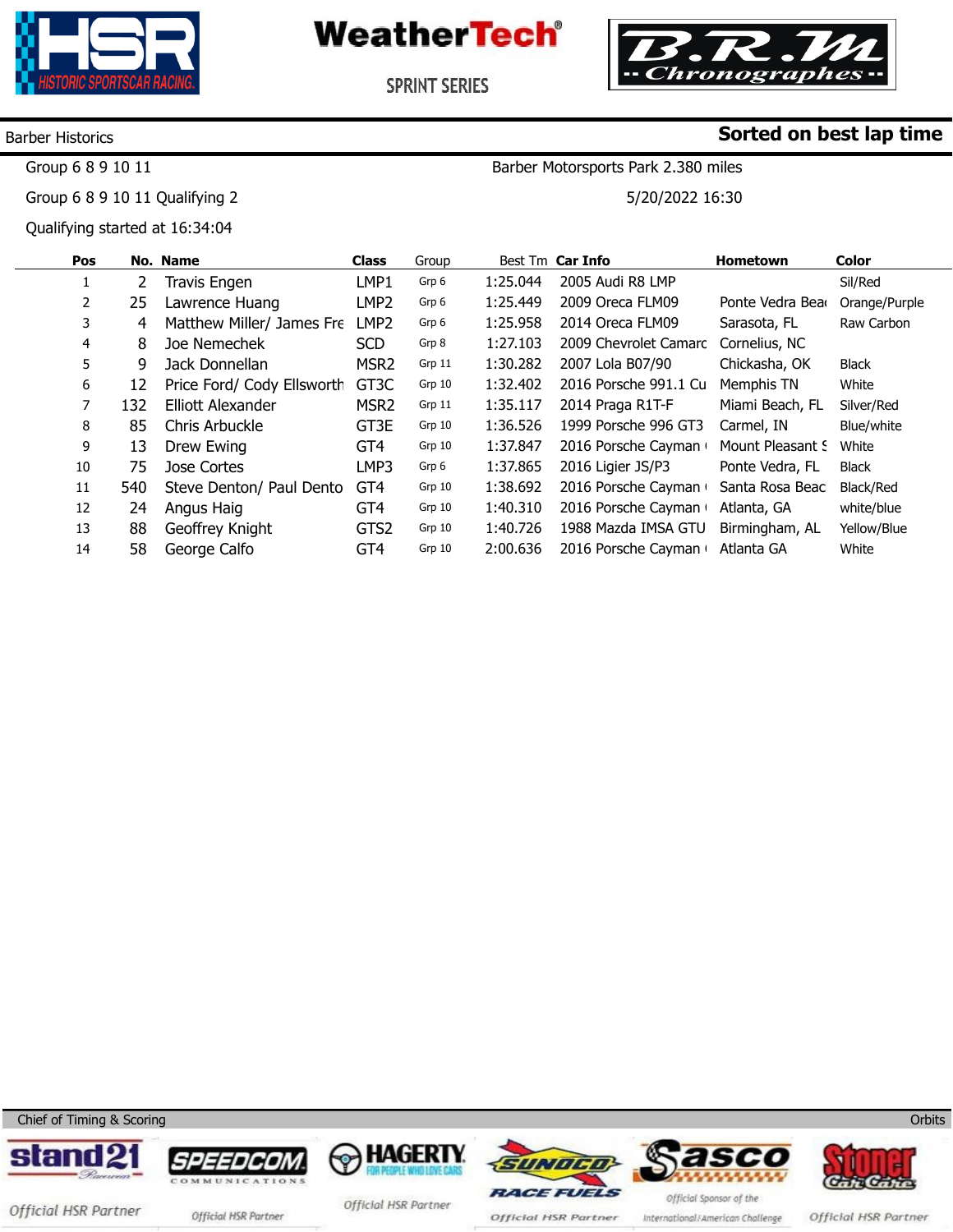



Barber Motorsports Park 2.380 miles

5/21/2022 10:50

**SPRINT SERIES** 

#### Barber Historics

Group 6 8 9 10 11

Group 6 8 9 10 11 Qualifying 3

Qualifying started at 10:49:16

| Pos            |     | No. Name                   | <b>Class</b>      | Group  |          | Best Tm Car Info      | <b>Hometown</b>  | <b>Color</b>  |
|----------------|-----|----------------------------|-------------------|--------|----------|-----------------------|------------------|---------------|
|                | 25  | Lawrence Huang             | LMP <sub>2</sub>  | Grp 6  | 1:24.531 | 2009 Oreca FLM09      | Ponte Vedra Bear | Orange/Purple |
| $\overline{2}$ |     | Travis Engen               | LMP1              | Grp 6  | 1:25.115 | 2005 Audi R8 LMP      |                  | Sil/Red       |
| 3              | 8   | Joe Nemechek               | <b>SCD</b>        | Grp 8  | 1:25.649 | 2009 Chevrolet Camarc | Cornelius, NC    |               |
| 4              | 4   | Matthew Miller/ James Fre  | LMP <sub>2</sub>  | Grp 6  | 1:26.935 | 2014 Oreca FLM09      | Sarasota, FL     | Raw Carbon    |
| 5.             | 9   | Jack Donnellan             | MSR <sub>2</sub>  | Grp 11 | 1:29.207 | 2007 Lola B07/90      | Chickasha, OK    | <b>Black</b>  |
| 6              | 12  | Price Ford/ Cody Ellsworth | GT <sub>3</sub> C | Grp 10 | 1:30.693 | 2016 Porsche 991.1 Cu | Memphis TN       | White         |
| 7              | 151 | Werner Stark               | GT3F              | Grp 10 | 1:34.028 | 2001 BMW E46/330i     | Huntsville, AL   | White/Blue    |
| 8              | 132 | Elliott Alexander          | MSR <sub>2</sub>  | Grp 11 | 1:34.225 | 2014 Praga R1T-F      | Miami Beach, FL  | Silver/Red    |
| 9              | 540 | Steve Denton/ Paul Dento   | GT <sub>4</sub>   | Grp 10 | 1:36.409 | 2016 Porsche Cayman   | Santa Rosa Beacl | Black/Red     |
| 10             | 85  | Chris Arbuckle             | GT3E              | Grp 10 | 1:36.456 | 1999 Porsche 996 GT3  | Carmel, IN       | Blue/white    |
| 11             | 13  | Drew Ewing                 | GT4               | Grp 10 | 1:36.682 | 2016 Porsche Cayman   | Mount Pleasant S | White         |
| 12             | 58  | George Calfo               | GT <sub>4</sub>   | Grp 10 | 1:38.498 | 2016 Porsche Cayman   | Atlanta GA       | White         |
| 13             | 24  | Angus Haig                 | GT4               | Grp 10 | 1:39.935 | 2016 Porsche Cayman   | Atlanta, GA      | white/blue    |
| 14             | 88  | Geoffrey Knight            | GTS2              | Grp 10 | 1:42.119 | 1988 Mazda IMSA GTU   | Birmingham, AL   | Yellow/Blue   |

Chief of Timing & Scoring















Official HSR Partner official HSR Partner

Official HSR Partner

Official HSR Partner

International/American Challenge

Official HSR Partner

**Orbits** 

**Sorted on best lap time**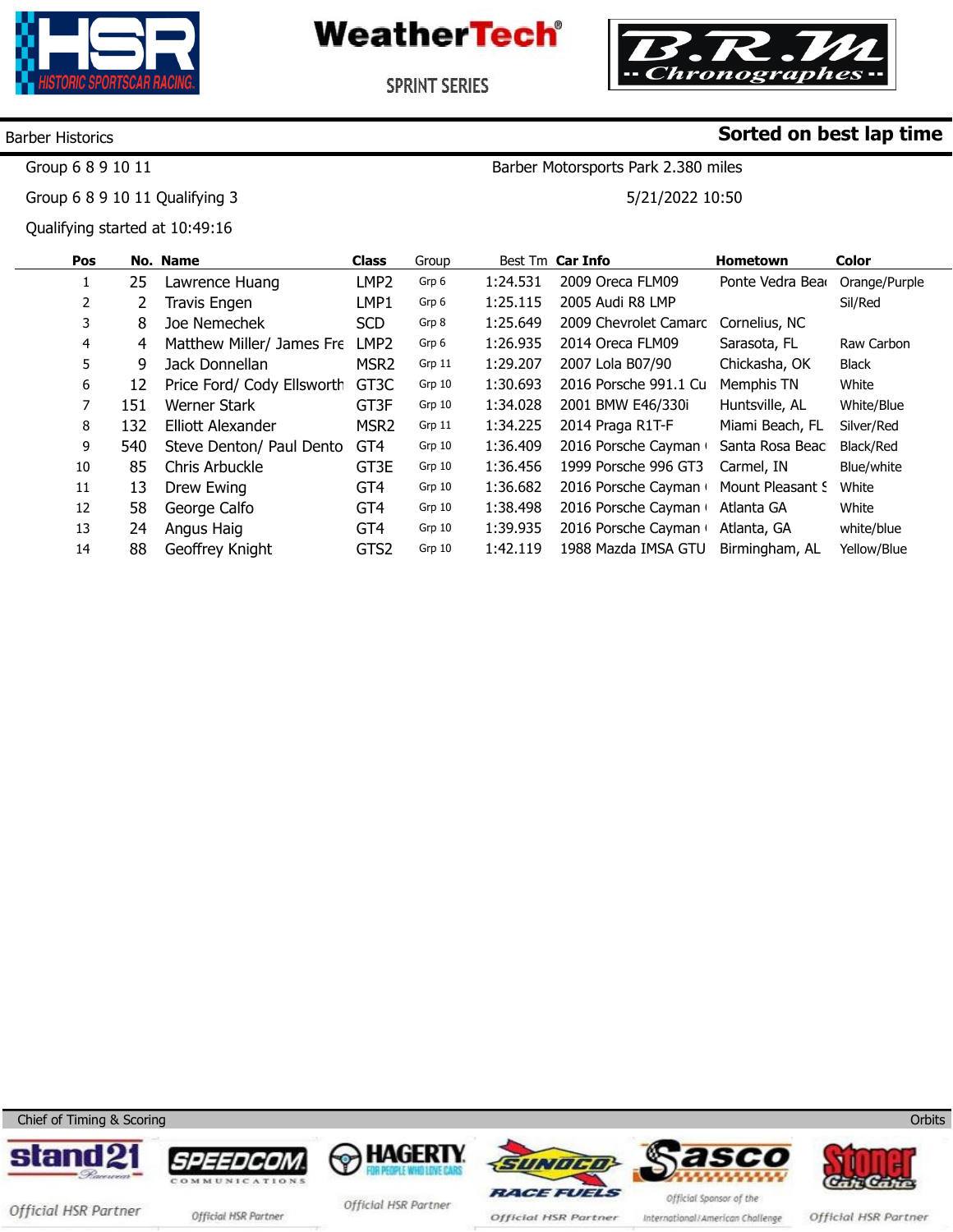

**WeatherTech**<sup>®</sup>



**SPRINT SERIES** 

#### Barber Historics

## **Sorted on Laps**

Group 6 8 9 10 11

Group 6 8 9 10 11 WeatherTech Sprint Race 1

Race (8 Laps) started at 15:07:35

5/21/2022 15:05

Barber Motorsports Park 2.380 miles

**Pos**  1 2 3 4 5 6 7 8 9 10 11 12 13 14 15 **No. Name**  2 25 8 07 4 06 12 9 13 540 58 85 132 24 88 Travis Engen Lawrence Huang Joe Nemechek Jacek Mucha Matthew Miller/ James French David Richardson Price Ford/ Cody Ellsworth Jack Donnellan Drew Ewing Steve Denton/ Paul Denton George Calfo Chris Arbuckle Elliott Alexander Angus Haig Geoffrey Knight **Class**  LMP1 LMP2 SCD MSR1 LMP2 GT3B GT3C MSR2 GT4 GT4 GT4 GT3E MSR2 GT4 GTS2 **Laps**  8 8 8 8 8 8 8 8 8 8 8 7 7 7 6 **Best Tm Car Info**  1:24.668 1:24.787 1:27.015 1:26.494 1:27.196 1:31.619 1:31.494 1:31.576 1:36.068 1:36.543 1:36.716 1:37.083 1:36.819 1:40.270 1:40.021 2005 Audi R8 LMP 2009 Oreca FLM09 2009 Chevrolet Camaro L/M 2006 Mazda JMS016CP 2014 Oreca FLM09 2018 Porsche 991.2 GT3 Cup 2016 Porsche 991.1 Cup 2007 Lola B07/90 2016 Porsche Cayman GT4/CS 2016 Porsche Cayman GT4/CS 2016 Porsche Cayman GT4/CS 1999 Porsche 996 GT3 Cup 2014 Praga R1T-F 2016 Porsche Cayman GT4 1988 Mazda IMSA GTU RX7 **Hometown**  Ponte Vedra Beach, FL Cornelius, NC Ocean Ridge, FL Sarasota, FL Memphis TN Chickasha, OK Mount Pleasant SC Santa Rosa Beach, FL Atlanta GA Carmel, IN Miami Beach, FL Atlanta, GA Birmingham, AL

 $\lambda$